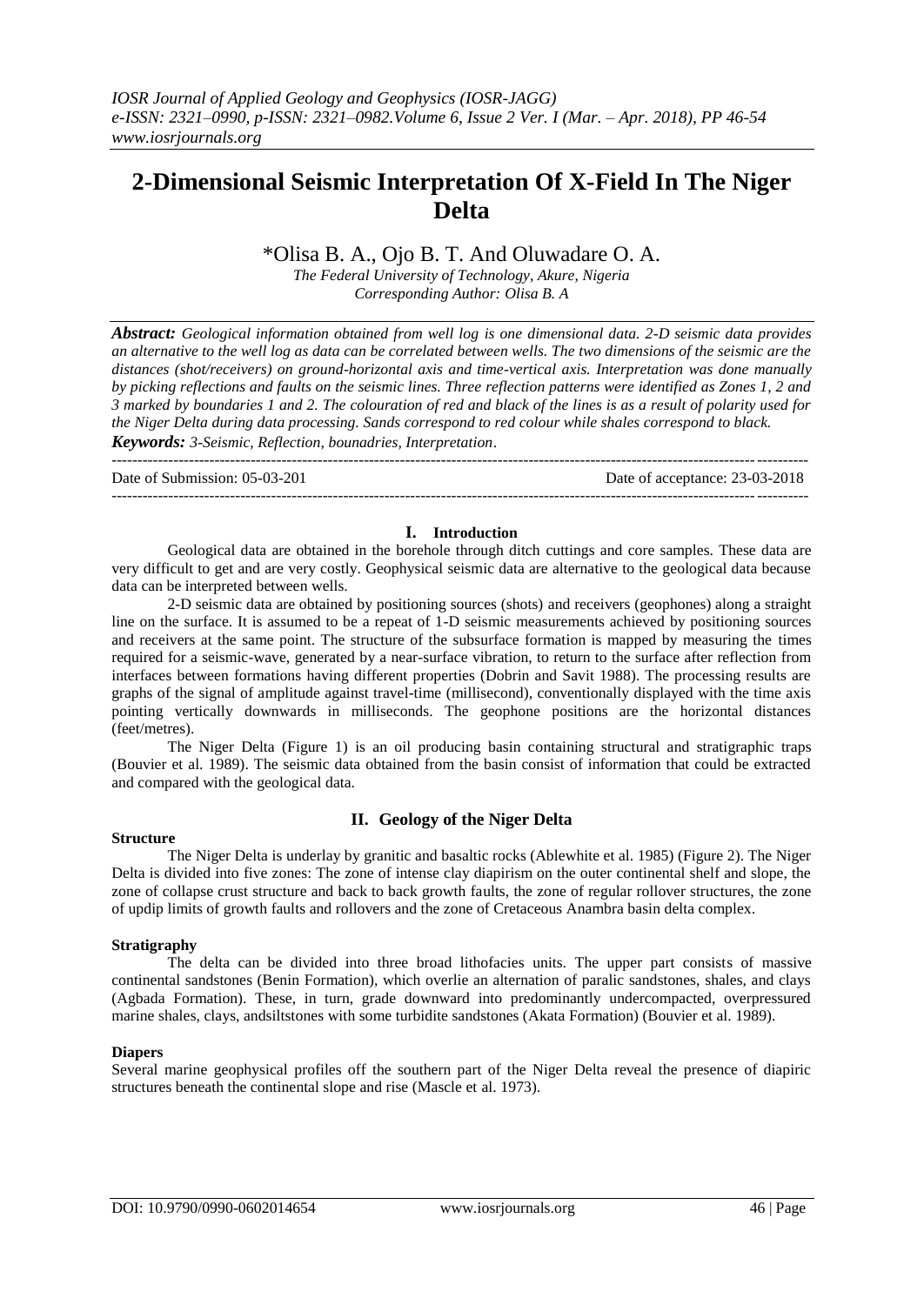# **III. Data And Method Of Interpretation**

The field is 55 km to Onitsha and it is very close to Nun River field. A basemap (Figure 3), three seismic lines (Inline and crossline) were provided (Figures 4, 5 and 6) together with interpreted logs of A-2 and A-1 wells (Figure 7) and checkshot (Figure 8) data were provided.

# **IV. Methodology**

#### **Geology**

The Gamma ray (GR) log was used to interprete the Formation boundaries (Short and Stauble 1967).

Akata, Agbada and Benin Formations had been described in the type localities, Akata-001, Agbada-002 and Alele-001 respectively. The Akata Formation is at a depth of 7,180ft below the derrick floor.The Agbada Formation is located at 5,750ft. The Benin Formation is at the top of Agbada Formation. On seismic sections patterns of reflections were used to identify the Formations. The Akata Formation corresponds to the overpressure zones (shadow zone) which correlates with areas of poor imaging, no reflection is present, (shadow zone) (Aikuola et al.2010).

The Agbada Formation's reflection is continuous and is affected by the presence of faulting (Ablewhite et al. 1985, Bouvier et al 1989). The Benin Formation is horizontal and is not affected by faulting.

# **Fault Analysis**

A fault is interpreted as a break in continuity (Telford *et al.* 2004). Growth faults are initiated around local depocentres and grow during sedimentation. The greater amount of sediment accumulates close to the fault in the downthrown block compared with the upthrown block.

Two methods were used to identify the presence of faults.The first is analysis of Fault cut using GR and resistivity logs (Olisa and Okafor 2014, Olisa and Oke 2014).

The second method is the identification of growth faults on the seismic sections. Growth faults on the seismic section show a marked flattening with depth (listric).

#### **Reflectors**

A reflector is marked by the continuity of reflection on the data either the peak or the trough. It is marked by change in patterns.

# **Polarity**

Traditionally, deflection of seismic signal produces the peak and trough. On seismic section, the display is shaded in white or black colouration. The data were trasformed to zero phase. The final data could be SEG normal or reversed. The convention is refer to as Society of Exploration Geophysics (SEG) format. The SEG normal corresponds to an increase in impedance being represented by a peak (Herron ,2013).

# **Well-Seismic tie**

A geological boundary was first identified using well log (Formation top). The formation tops are in feet/metres. This was converted to time to identify the reflector on the seismic (Bouvier et al. 1989).

# **V. Interpretations**

#### **Basemap**

The basemap shows the positions of 365 and 425 inlines as well as 425 crossline (x-lines) (Figure 3). Point O is the position where the lines crossed. The area of the basemap is 200km X 300km (600,000 km<sup>2</sup>).

# **Seismic data**

The data is of good quality with events and faults clearly marked although the quality does deteriorate considerably over the structural crest where the wells are located (Bouvier et al. 1989). The seismic data are acoustic impedance seismic. Seismic horizons (shales) were interpreted and mapped because of their seismic continuity and adequate seismic-to-well correlation. Thick sandstones were orange to red (positive amplitude). Thick shales were green to black (negative amplitude). The vertical axis is the two-way-time (TWT) in milliseconds while the horizontal axis is the shotpoints/receivers positions. The X-line 425 horizontal axis increases from 120 to 540 from right to left (Figure 4B) while lines 365 and 425 horizontal axis increase from 210 to 540 from left to right (Figures 5B and 6B). The wells were located at the collapse crestal area where structures are disrupted. The distance between adjacent shot-point is 25m which is the seismic trace distance.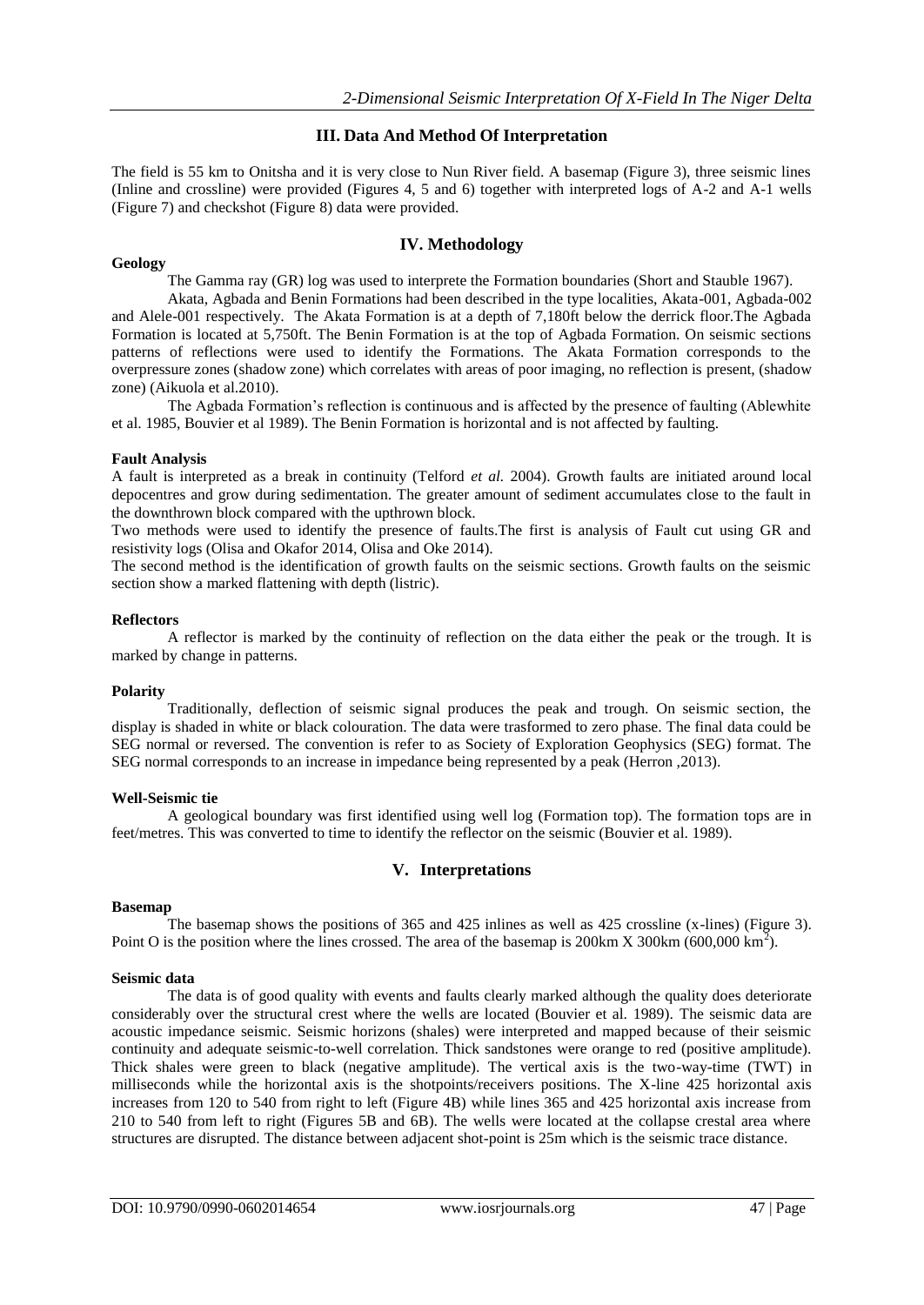#### **Well-to seismic tie**

An adequate seismic-to-well match was achieved by correlating time converted spontaneous potential (SP) and GR logs (Figure 7) with the acoustic impedance seismic (Figures 4, 5 and 6) using checkshot data (Figure 8). The tops and bottoms of sandstones on SP logs correspond with zero crossings on acoustic impedance seismic, marking the transition between negative acoustic impedance contrasts (hard shale to soft sandstone) and positive acoustic impedance contrasts (soft sandstone to hard shale).

#### **X-Line 425**

Figure 3 shows the position of X-line 425 on the basemap. Figure 4 shows the seismic crossline 425 with 120 to 540 shot-points or receivers from right to left. The orientation of the X-line is north-south direction. The shot-points or receivers point are 40 laid on the ground horizontally. Figure 4A is the uninterpreted seismic section while Figure 4B is the interpreted section. Figure 4C shows the identity of crossline 425 (zoomed Figure 4A). Two geological boundaries were marked, boundary 1 and boundary 2 at times 1.60ms and 2.2ms respectively. These two boundaries separate three zones (differentiated by reflection patterns), Zone 1, 2 and 3. F1 was marked.

Wells A-2 and A-1 are located on the section at shotpoint/receiver 320 and 310 respectively based on their positions on the basemap (Figure 3) and crestal structure on the seismic as guides. Horizon 3 was marked on the A-2 and A-1 and then tied to X-line 425 with the checkshot.

The top of this sand (sand 5150) in these wells were 5030ft (1533m) in A-2 and 5015ft (1529m) in A-1 (Olisa and Oke 2014). Using Time-depth curve, Figure 7, the depth was converted to time on the seismic at the well location. The converted times in A-2 and A-1 are 1.895ms and 1.889 respectively. The continuous red reflections are marked on the seismic at 1.89ms.

#### **Line 365**

Figure 3 shows the position of line 365 together with A-2 and A-1 wells on the basemap. Figure 5 shows the seismic line 365 with 120 to 540 shot-points or receivers positions from left to right. The orientation of the line is West-East direction.

Figure 5A is the uninterpreted seismic section while Figure 5B is the interpreted section. Two geological boundaries were marked, boundary 1 and boundary 2 at times 1.60ms and 2.2ms respectively. These two boundaries divided the seismic line into three zones: Zone1, zone 2 and zone 3 (differentiated by reflection patterns) (Figure 5B). A-2 and A-1 are located on the poorly imaged zone, (shadow zone/Fault zone) (Aikuola *et al.* 2010).

#### **Line 425**

Figure 3 shows the position of line 425 from west to east. A fault block 1 was marked at TWT 1.2ms/shot-point 300 and TWT 1.2ms/shot-point 520 based on the disruption of seismic events 1 (Figure 6). At TWT 2.0ms, fault block 2 was identified. The reflection pattern in fault block 1 is horizontal and could be traced for a long distance. Reflection pattern of fault block 2 is curved and short.

An overpressure zone at TWT 2.4ms/shot-point 400 was identified based on different reflection pattern from other zones.

#### **VI. Conclusion**

2-Dimensional seismic data is very valuable for delineating the subsurface as it gives two dimensional interpretations. The reflections were picked based on continuity of events. Sands and shales correspond to red and black.

#### **References**

- [1] Ablewhite P., K. Akindolire, A. A. Avbovbo, k. Benaboud, S. Brun, J. R. Desparmet, J. Donegan, (1985),Well Evaluation Conference, Nigeria. P. 1-290.
- [2] Aikulola, U.O., S.O. olotu, and I. Yamusa (2010), Investigating Fault Shadows, The Leading Edge, January, p. 16-22
- [3] Bouvier J.D., C. H. Kaars-Sijpesteinjn, D. F. Klnesner, C. C. Onyejekwe and R-C Vander Pal., (1989), Three-Dimensional Seismic Interpretation and Fault Sealing Interpretations, Nun River Field, Nigeria, Bull. Am. Assoc. Petrol. Geol.,v. 73, p. 1397-1414.
- [4] Dobrin M. B. and C. H. Savit, Introduction to geophysical prospecting, 1988 Edition, McGraw-Hill Book company, New York.
- [5] Herron D. A. (2013), Thought and Observations on Interpreting Depth-Imaged Data, Interpretations, v. 1, p. B1-B6.
- [6] Mascle J. R., B. R. Bornhold and V. Renard (1973), Dirpiric Structures off Niger Delta, AAPG Bulletin, v.57, p. 1672-1678.

[7] Olisa B. A. and C. Okafor (2014), Fault Analysis Using Well Logs in the Niger Delta, Nigeria, International Journal of Applied andNatural Sciences (IJANS), ISSN (P): 2319-4014, Vol. 3, 31-36

<sup>[8]</sup> Olisa B. A. and O. Oke (2014), Well Log Correlation of Three Vertical Wells in the Niger Delta, International Journal of Research in Applied, Natural and Social Sciences, V. 2 p.79-84.

<sup>[9]</sup> Telford W. M., L. P. Geldart and R. E. Sheriff, Applied Geophysics, 2004 Edition, Cambridge University Press, Cambridge, p. 1- 726.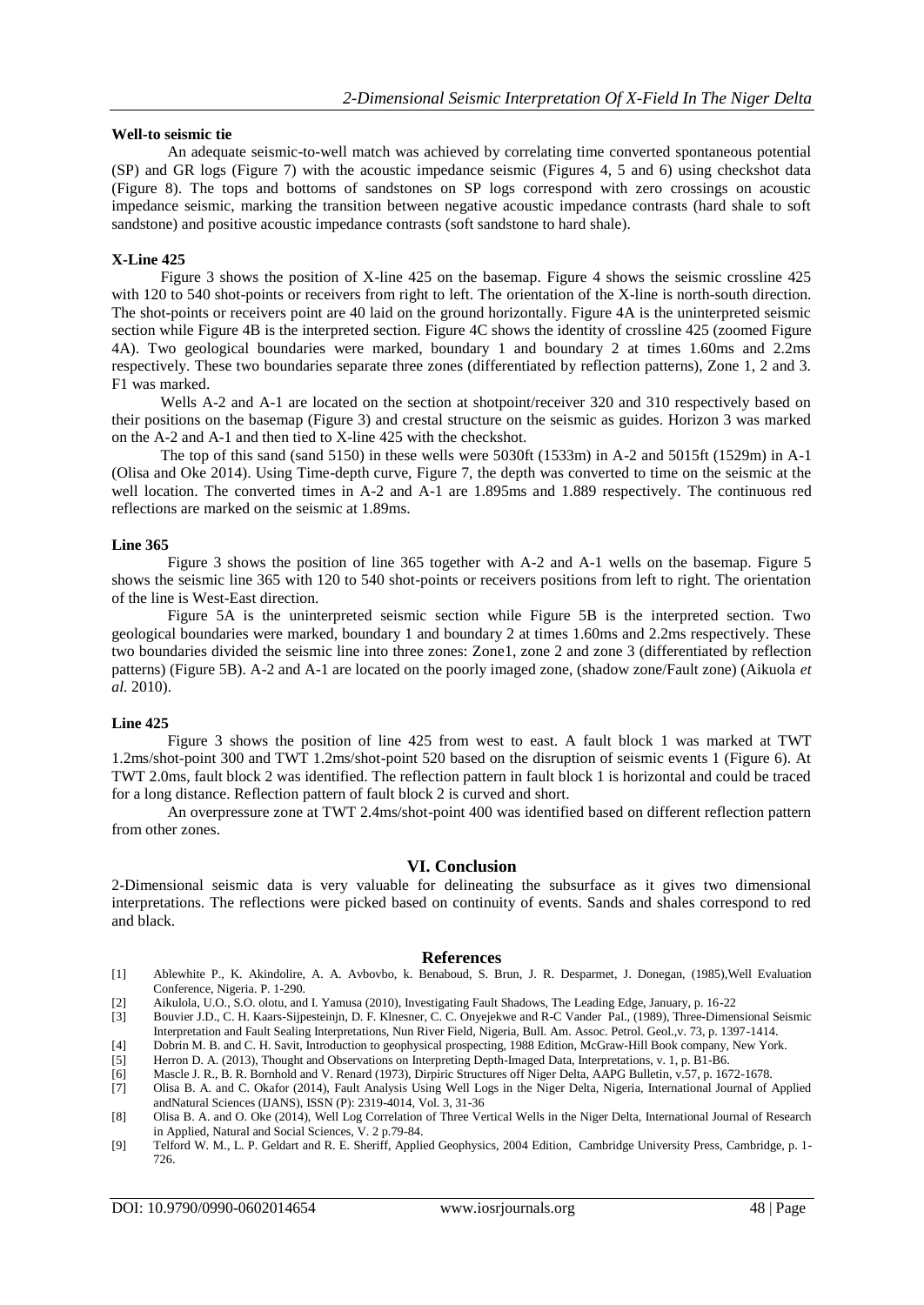

**Figure 1**: The Niger Delta and the X-Field (Bouvier et al. 1989)

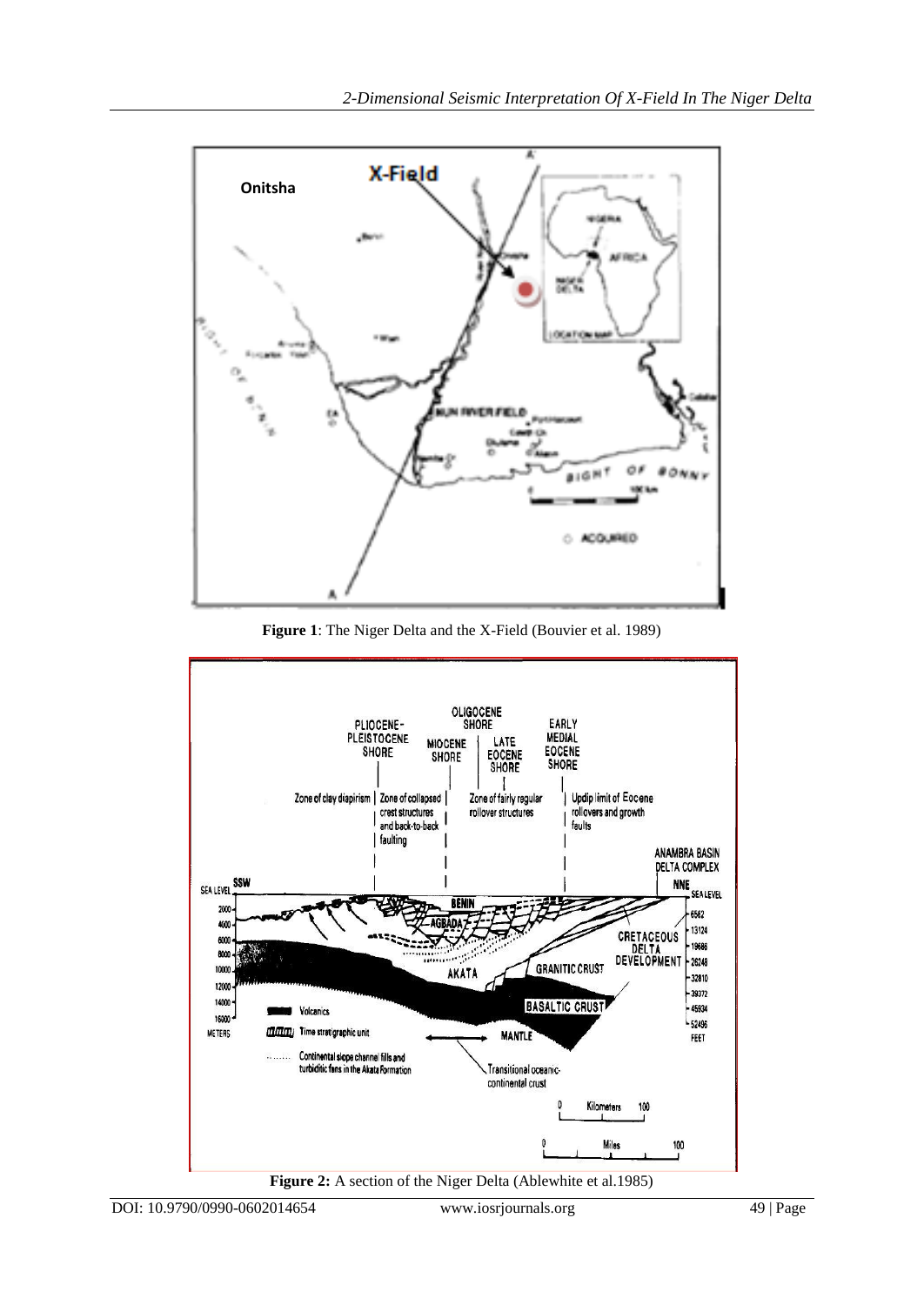

**Figure 3:** Basemap of the Study Area.

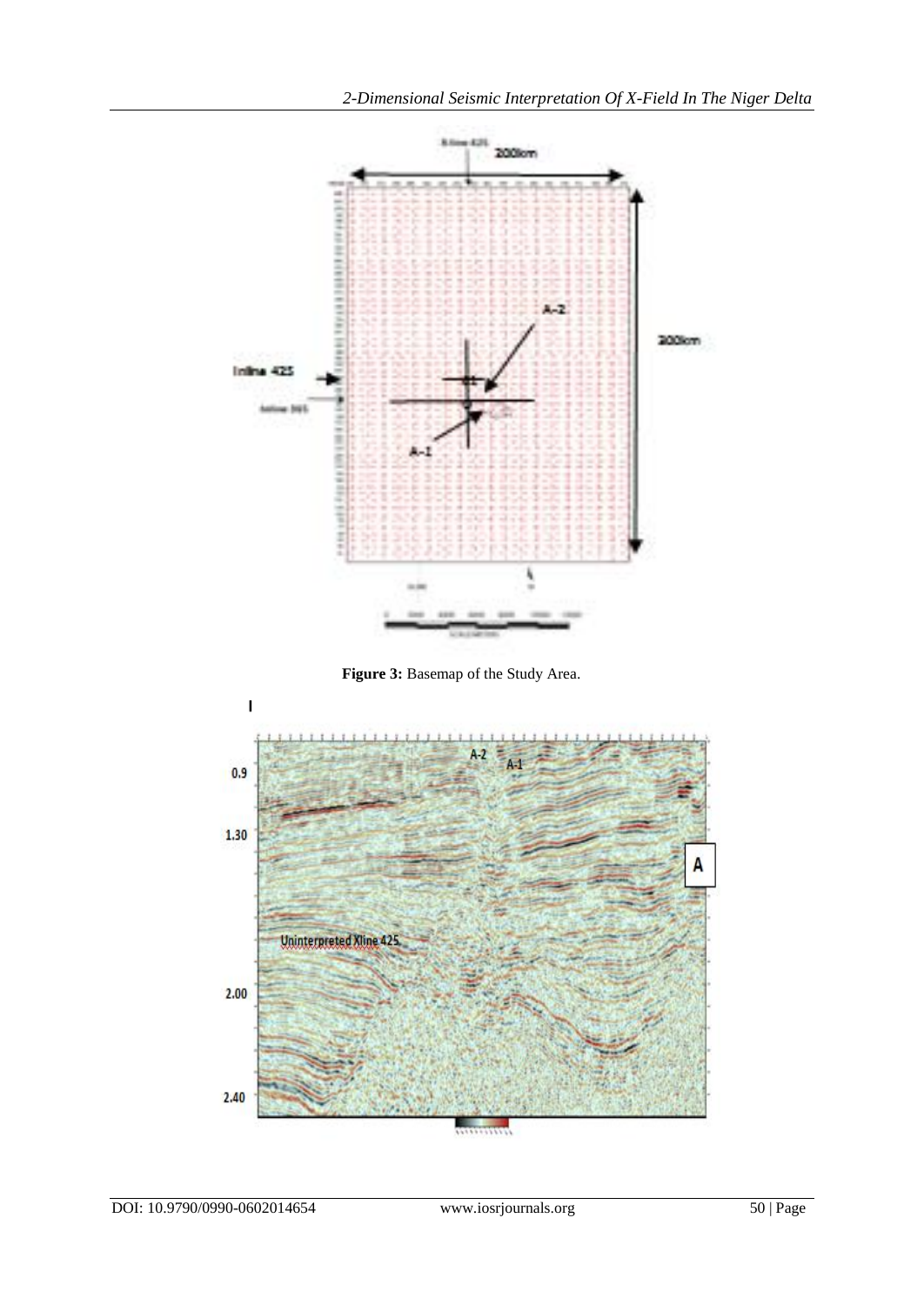

**Figure 4:** Xline 425(A) Uninterpreted. (B) Interpreted. (C) Zoomed.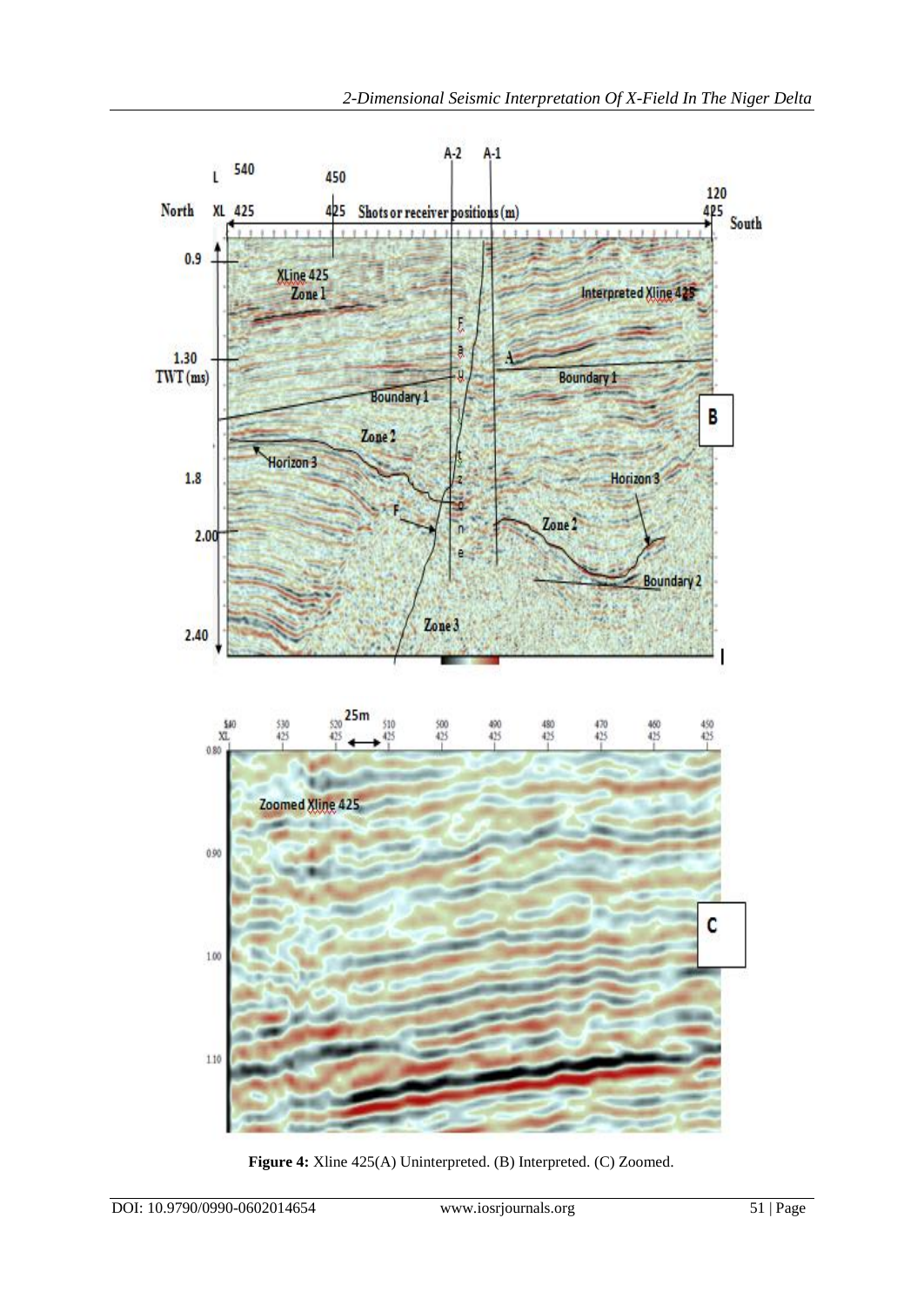



**Figure 5:** line 365 (A) Uninterpreted. (B) Interpreted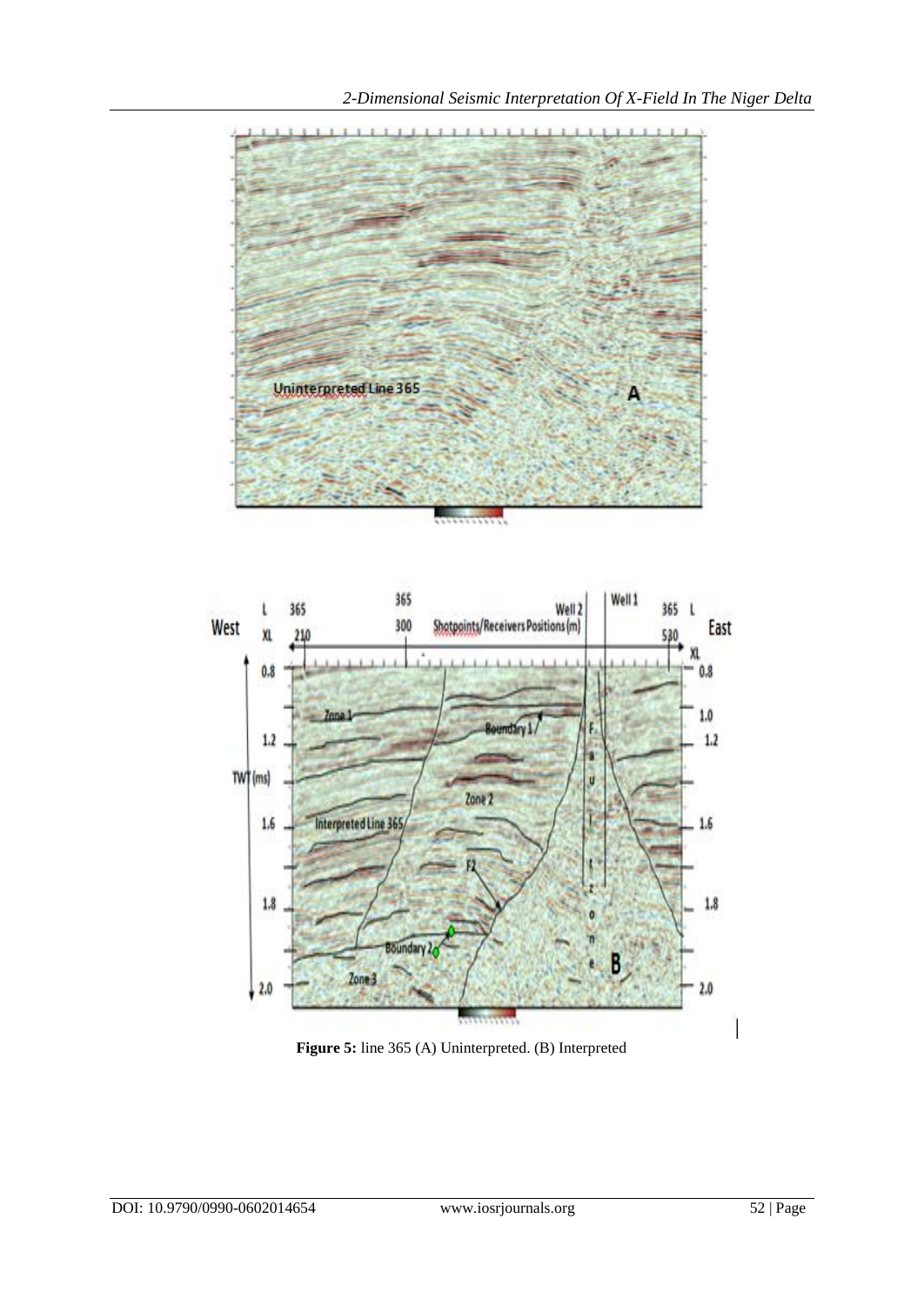